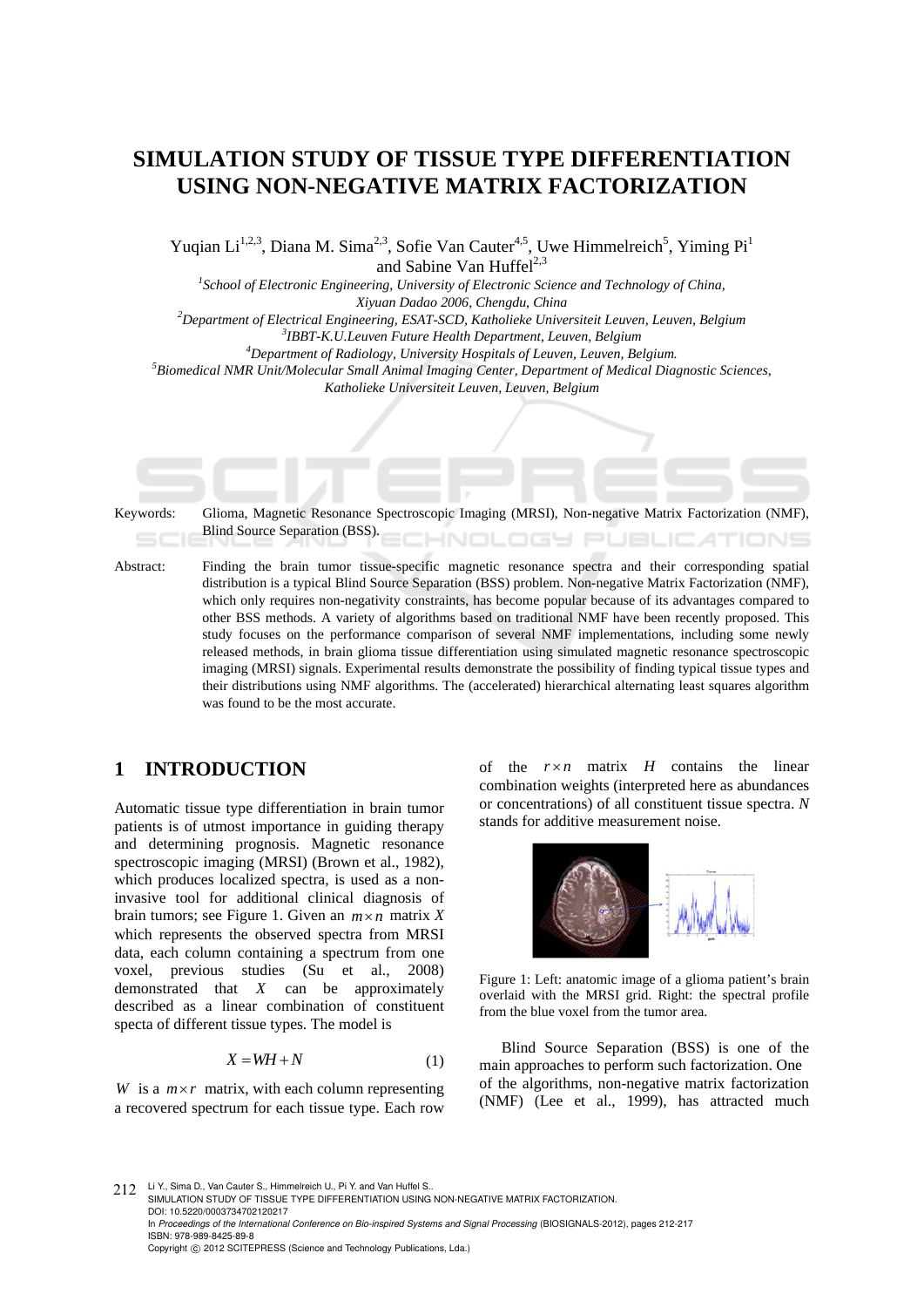attention in recent years because it does not require the constituent spectra to be orthogonal or independent. The mathematical formulation of the basic NMF problem is

$$
\min_{W,H} f(W,H) = \frac{1}{2} ||X - WH||_F^2
$$
  
subject to  $\forall ij, W_{ij}, H_{ij} \ge 0$  (2)

In this paper, we designed a simulation study aiming to evaluate the accuracy of several popular NMF implementations in solving the brain glioma tissue type differentiation problem. The algorithms' performance was investigated specifically in terms of their accuracy to estimate tissue-specific spectra and their spatial distribution.

# **2 NMF ALGORITHMS**

In this section we describe several NMF algorithms that will be compared in Section 4.

 **Multiplicative update method using Euclidean distance measure (mu)** (Lee et al., 2001)**:**

This algorithm is used most commonly in solving the NMF problem. It uses the Euclidean distance as a measure to construct the cost function  $|| X - WH ||^2$ . The cost function is minimized using the update rule:

$$
H_{kj} \leftarrow H_{kj} \frac{(W^T X)_{kj}}{(W^T W H)_{kj}}
$$
  

$$
W_{ik} \leftarrow W_{ik} \frac{(X H^T)_{ik}}{(W H H^T)_{ik}}
$$
 (3)

$$
\forall\,i,j,k
$$

 **Alternating least squares (als)** (Berry et al., 2007)**:** This algorithm alternately solves unconstrained least squares subproblems for *W* and  $H$  (see Eq. 4) and sets the negative elements to zero.

$$
W \leftarrow \arg\min \|X - WH\|_F^2
$$
  
\n
$$
H \leftarrow \arg\min \|X - WH\|_F^2
$$
 (4)

 **Alternating non-negative least squares using projected gradients (cjlin)** (Lin, 2007)**:** In this implementation, non-negatively constrained least squares subproblems are solved alternatively for *W* and *H* using the projected gradient method. Consider the following standard form of boundconstrained optimization problems:

$$
\min_{x \in R^n} f(x)
$$
  
subject to:  $l_i \le x_i \le u_i$ ,  $i = 1,...,n$  (5)

Projected gradient methods are iterative and update the current solution  $x^k$  to the following  $x^{k+1}$  by the rule:

$$
x^{k+1} = P[x^k - \alpha^k \nabla f(x^k)] \tag{6}
$$

where  $\alpha^k$  is the step size and

$$
P[x_i] = \begin{cases} x_i & \text{if } l_i < x_i < u_i \\ u_i & \text{if } x_i \ge u_i \\ l_i & \text{if } x \le l_i \end{cases}
$$

**Hierarchical alternating least squares (hals)**  (Cichocki et al., 2007; Cichocki et al., 2009)**: hals** sequentially estimates one column of *W* and/or one row of *H* while fixing all the other ones, that is:

$$
W_{k} \leftarrow \arg\min_{W_{k} \ge 0} \|X - WH\|_{F}^{2} =
$$
  
\n
$$
\arg\min_{W_{k} \ge 0} \|X - W_{-k}H_{-k} - W_{k}H_{k}\|_{F}^{2}
$$
  
\n
$$
H_{k} \leftarrow \arg\min_{H_{k} \ge 0} \|X - WH\|_{F}^{2} =
$$
  
\n
$$
\arg\min_{H_{k} \ge 0} \|X - W_{-k}H_{-k} - W_{k}H_{k}\|_{F}^{2}
$$
  
\n(7)

where  $W_{ik}$ ,  $W_{-k}$ ,  $H_{k}$ ,  $H_{-k}$  denote, respectively, the *k*th column of *W*, the matrix *W* without the *k*th column, the *k*th row of *H*, and the matrix *H* without the *k*th row.

 **Accelerated multiplicative update method (amu) and Accelerated HALS (ahals)** (Gillis, 2011)**:** These two more efficient methods are developed based on the **mu** and **hals** methods. Computational cost is reduced by updating *W*  several times before updating *H* (and vice versa), instead of updating *W* and *H* alternately. An inner loop stopping criterion is utilized for each  $W^{(l)}$ , defined as the iterate after *l* updates of *W* using Eq. 3 for **amu** or Eq. 7 for **ahals** (while *H* is being kept fixed):

$$
||W^{(l+1)} - W^{(l)}||_F \le \delta ||W^{(1)} - W^{(0)}||_F \qquad (8)
$$

where  $\delta$  is a small constant, equal to 0.01 in the implementation.

# **3 EXPERIMENT & RESULTS**

#### **3.1 Simulated Spatial Distribution**

In order to construct a realistic MRSI grid Containing spectra from normal tissue, as well as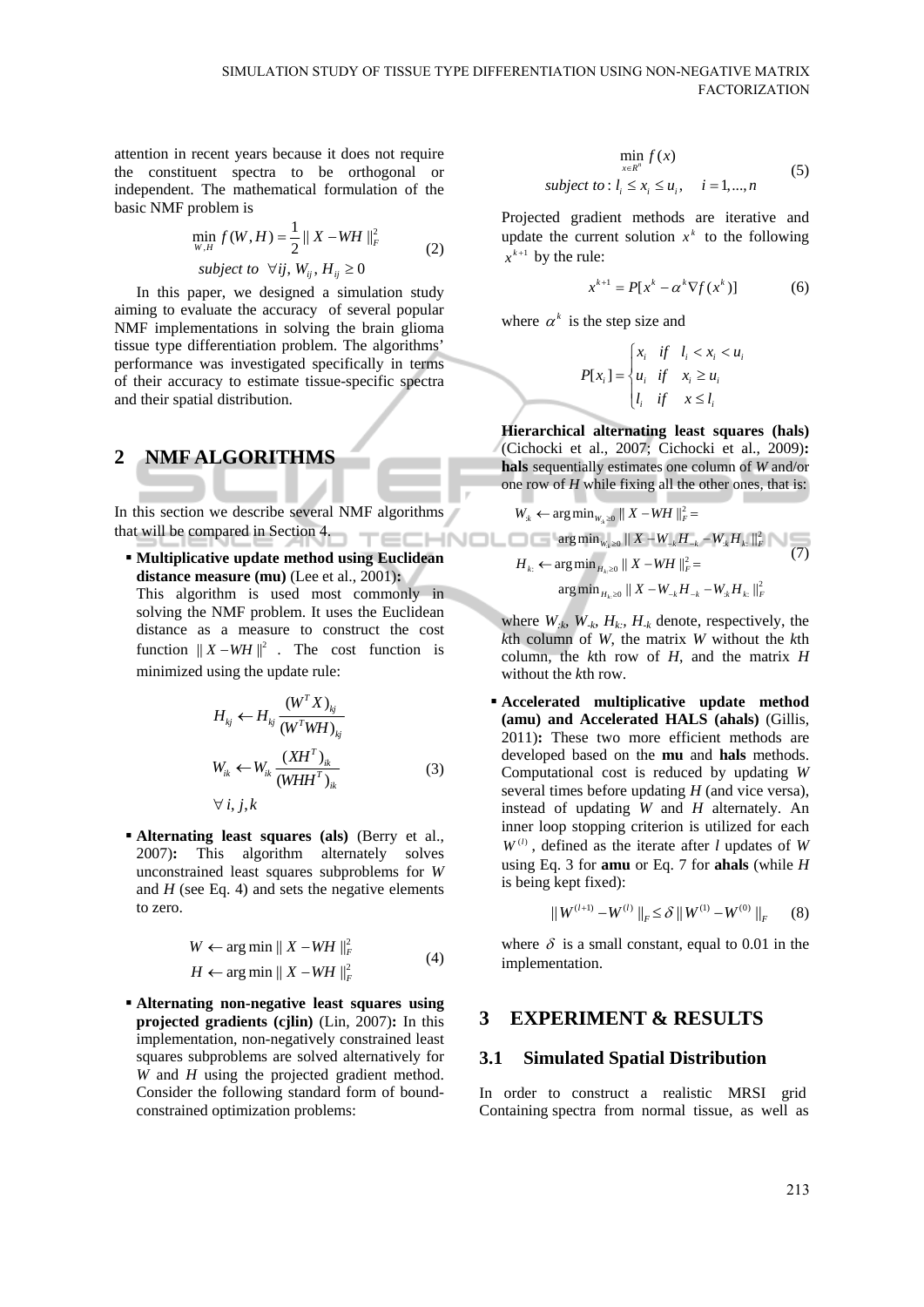tumor tissue and necrosis, we simulated an MRSI grid in which these 3 tissue types are contained. Table 1 shows the simulated distribution of brain tissues. Each table cell represents a voxel. C, N, and T denote respectively control tissue type (i.e., normal tissue), tumor tissue and necrotic tissue. In the voxels at the interface between tissues, there is usually a mixture of different tissue types. Therefore, decimals are placed into the table to represent concentration of mixed tissues. For instance, 0.8C+0.2T denotes the tissue type in a voxel composed of approximately 80% normal and 20% tumor tissue.

#### **3.2 Simulated MRSI Signals**

In our study, the simulated signals are linear combinations of 9 metabolite profiles (two simulated lipid profiles and seven metabolite profiles measured in vitro), i.e., creatine (Cre), glutamate (Glu), myoinositol (Myo), phosphocholine (PCh), N-acetylaspartate (NAA), alanine (Ala), lactate (Lac), lipid at 1.3ppm (Lip1), and lipid at 0.9ppm (Lip2). These components are significant biomarkers for normal brain tissue, tumor tissue, and necrosis tissue in pathology (Howe et al., 2003). To choose proper parameters for amplitude, damping, phase and frequency for the simulated signals, we rely on a parameter extraction procedure (Poullet et al., 2006).

In order to emulate the variability within an MRSI grid, 4dB white Gaussian noise, which is in

 agreement with our *in vivo* signals, is added to the spectrum of each voxel.

The generated time domain signals, each having 2048 points, are Fourier transformed into the frequency domain, then truncated to the frequency range of interest,  $0.25 - 4.2$  ppm.

The simulated tissue-specific spectra with noise are shown in the first row of Figure 2 (in blue) and are compared with spectra from a clinical *in vivo* case as shown in the second row of Figure 2. The simulated pure spectra are in red.

#### **3.3 Tissue Type Differentiation using NMF Algorithms**

Several NMF algorithms listed in section 2 are applied to the simulated grid described in section 3.1; see Table 1. The number of brain tissue types is set to be 3, indicating normal tissue, tumor tissue and necrotic tissue. The recovered constituent spectra and their corresponding spatial distributions show the variability of tissue type differentiation using each of the described NMF algorithms; see Figure 3. After scaling and normalization, we notice that similar spectra with important peaks, which are biomarkers for discrimination of different tissue types (NAA, Cho, Lac/Lip), are obtained for each tissue type with all methods. The corresponding abundance maps clearly show the location of each tissue type.

|  |              |              | $\mathsf{C}$ | C             |              | C             | $\mathsf{C}$ | 0.8C            | 0.3C            | T              | T               | 0.6T          | T               |  |  |  |  |  |  |  |  |  |  |  |  |  |  |         |         |         |         |
|--|--------------|--------------|--------------|---------------|--------------|---------------|--------------|-----------------|-----------------|----------------|-----------------|---------------|-----------------|--|--|--|--|--|--|--|--|--|--|--|--|--|--|---------|---------|---------|---------|
|  | $\mathsf{C}$ | C            |              |               | $\mathsf{C}$ |               |              | $+0.2T$         | $+0.7T$         |                |                 | $+0.4N$       |                 |  |  |  |  |  |  |  |  |  |  |  |  |  |  |         |         |         |         |
|  | C            | C            | $\mathbf C$  | $\mathsf{C}$  | $\mathsf{C}$ | $\mathsf{C}$  | $\mathbf C$  | 0.8C            | 0.3C            | T              | T               | 0.3T          | 0.5T            |  |  |  |  |  |  |  |  |  |  |  |  |  |  |         |         |         |         |
|  |              |              |              |               |              |               |              | $+0.2T$         | $+0.7T$         |                |                 | $+0.7N$       | $+0.5N$         |  |  |  |  |  |  |  |  |  |  |  |  |  |  |         |         |         |         |
|  | $\mathsf{C}$ | C            | $\mathsf{C}$ | $\mathsf{C}$  | $\mathsf{C}$ | C             | $\mathsf{C}$ | 0.8C            | 0.3C            | T              | 0.3T            | 0.2T          | 0.3T            |  |  |  |  |  |  |  |  |  |  |  |  |  |  |         |         |         |         |
|  |              |              |              |               |              |               |              | $+0.2T$         | $+0.7T$         |                | $+0.7N$         | $+0.8N$       | $+0.7N$         |  |  |  |  |  |  |  |  |  |  |  |  |  |  |         |         |         |         |
|  |              | C            |              | $\mathsf{C}$  |              |               |              | 0.8C            | 0.3C            |                | 0.1T            |               | 0.3T            |  |  |  |  |  |  |  |  |  |  |  |  |  |  |         |         |         |         |
|  | $\mathsf{C}$ |              | $\mathsf{C}$ |               | $\mathbf C$  | $\mathsf{C}$  | $\mathbf C$  | $+0.2T$         | T<br>$+0.7T$    | $+0.9N$        | $\mathbf N$     | $+0.7N$       |                 |  |  |  |  |  |  |  |  |  |  |  |  |  |  |         |         |         |         |
|  |              |              |              |               |              |               |              |                 |                 |                |                 |               |                 |  |  |  |  |  |  |  |  |  |  |  |  |  |  |         |         |         |         |
|  | $\mathsf{C}$ | $\mathbf C$  | $\mathsf{C}$ | $\mathsf{C}$  | $\mathbf C$  | $\mathbf C$   | $\mathbf C$  | 0.8C<br>$+0.2T$ | 0.3C<br>$+0.7T$ | T              | 0.1T<br>$+0.9N$ | N             | 0.4T<br>$+0.6N$ |  |  |  |  |  |  |  |  |  |  |  |  |  |  |         |         |         |         |
|  |              |              |              |               |              |               |              |                 |                 |                |                 |               |                 |  |  |  |  |  |  |  |  |  |  |  |  |  |  |         |         |         |         |
|  | $\mathsf{C}$ | $\mathbf C$  | C            | $\mathsf{C}$  | $\mathbf C$  | $\mathsf{C}$  | C            | 0.8C            | 0.3C            | 0.5C           | T               | 0.5T          | 0.5T            |  |  |  |  |  |  |  |  |  |  |  |  |  |  |         |         |         |         |
|  |              |              |              |               |              |               |              | $+0.2T$         | $+0.7T$         | $+0.5T$        |                 | $+0.5N$       | $+0.5N$         |  |  |  |  |  |  |  |  |  |  |  |  |  |  |         |         |         |         |
|  | $\mathsf{C}$ | $\mathsf{C}$ | $\mathsf{C}$ | $\mathbf C$   | $\mathbf C$  | $\mathbf C$   | $\mathsf{C}$ | $\mathbf C$     | 0.8C            | 0.8C           | 0.5C            | 0.3C          | 0.5C            |  |  |  |  |  |  |  |  |  |  |  |  |  |  |         |         |         |         |
|  |              |              |              |               |              |               |              |                 |                 |                |                 |               |                 |  |  |  |  |  |  |  |  |  |  |  |  |  |  | $+0.2T$ | $+0.2T$ | $+0.5T$ | $+0.7T$ |
|  |              |              |              |               |              |               |              |                 |                 |                | 0.8C            | 0.8C          | 0.8C            |  |  |  |  |  |  |  |  |  |  |  |  |  |  |         |         |         |         |
|  | $\mathsf{C}$ | $\mathsf{C}$ | $\mathbf C$  | $\mathcal{C}$ | $\mathbf C$  | $\mathcal{C}$ | $\mathsf{C}$ | $\mathbf C$     | $\mathsf{C}$    | $\mathsf{C}$   | $+0.2T$         | $+0.2T$       | $+0.2T$         |  |  |  |  |  |  |  |  |  |  |  |  |  |  |         |         |         |         |
|  |              |              |              |               |              |               |              |                 |                 |                |                 |               |                 |  |  |  |  |  |  |  |  |  |  |  |  |  |  |         |         |         |         |
|  | $\mathsf{C}$ | $\mathbf C$  | $\mathsf{C}$ | $\mathsf{C}$  | $\mathbf C$  | $\mathcal{C}$ | $\mathsf{C}$ | $\mathbf C$     | $\mathbf C$     | $\mathsf{C}$   | $\mathcal{C}$   | $\mathcal{C}$ | $\mathbf C$     |  |  |  |  |  |  |  |  |  |  |  |  |  |  |         |         |         |         |
|  | C            | $\mathbf C$  | C            | $\mathbf C$   | $\mathbf C$  | $\mathsf{C}$  | $\mathbf C$  | $\mathsf{C}$    | C               | $\mathsf{C}$   | $\mathsf{C}$    | C             | $\mathbf C$     |  |  |  |  |  |  |  |  |  |  |  |  |  |  |         |         |         |         |
|  | $\mathbf C$  | $\mathbf C$  | $\mathbf C$  | $\mathsf{C}$  | $\mathbf C$  | $\mathbf C$   | C            | $\mathbf C$     | $\mathsf{C}$    | $\overline{C}$ | $\mathbf C$     | $\mathsf{C}$  | $\overline{C}$  |  |  |  |  |  |  |  |  |  |  |  |  |  |  |         |         |         |         |

Table 1: Simulated tissue-specific spatial distribution. C denotes control tissue type, i.e., normal tissue. T denotes tumor tissue. N denotes necrotic tissue.

Ū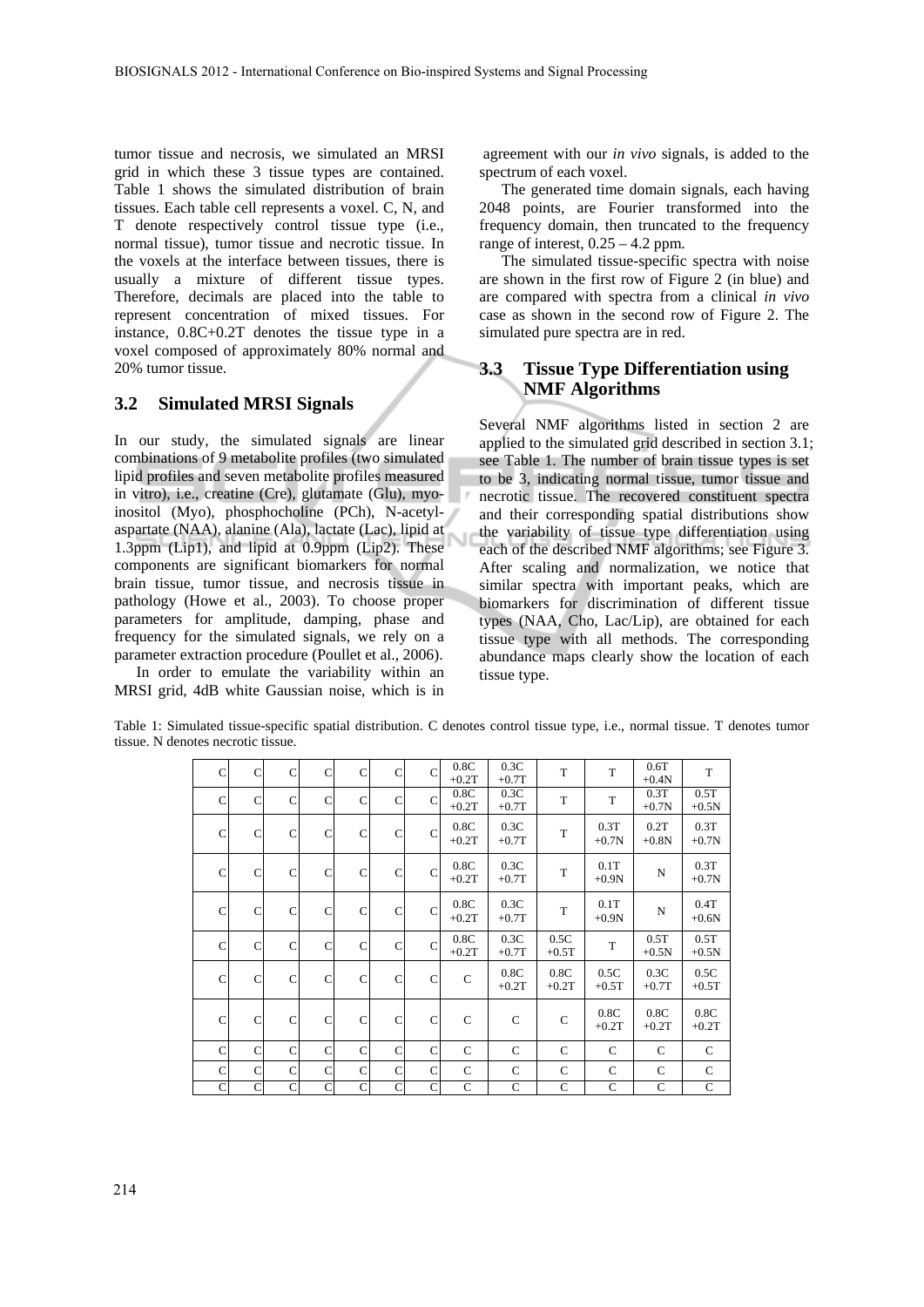

Figure 2: Spectra with SNR of 4dB from different voxels. The first row shows simulated spectra from normal tissue, tumor tissue and necrotic tissue, respectively. Simulated noiseless spectra are shown with thick red lines. For comparison, the last row contains *in vivo* spectra from the three different tissue types.



Figure 3: Simulation results of normalized recovered spectra (left column) and their corresponding spatial distribution (right column) averaged over successful runs among 500 runs with different initializations using several NMF algorithms: (a) mu; (b) cjlin; (c) als; (d) hals; (e) amu; (f) ahals. The color bars show scales for the distribution of concentration.

#### **3.4 Validation of Spectral Separation and Abundance Estimates**

In order to evaluate the accuracy of the algorithms listed in section 2, averaged results from 500 runs (results with convergence problems were excluded, i.e. 8 out of 500 runs for **mu**, 9 out of 500 runs for **als**) for each algorithm were calculated, with different starting values. For every run, all the methods take the same initial value. Specifically,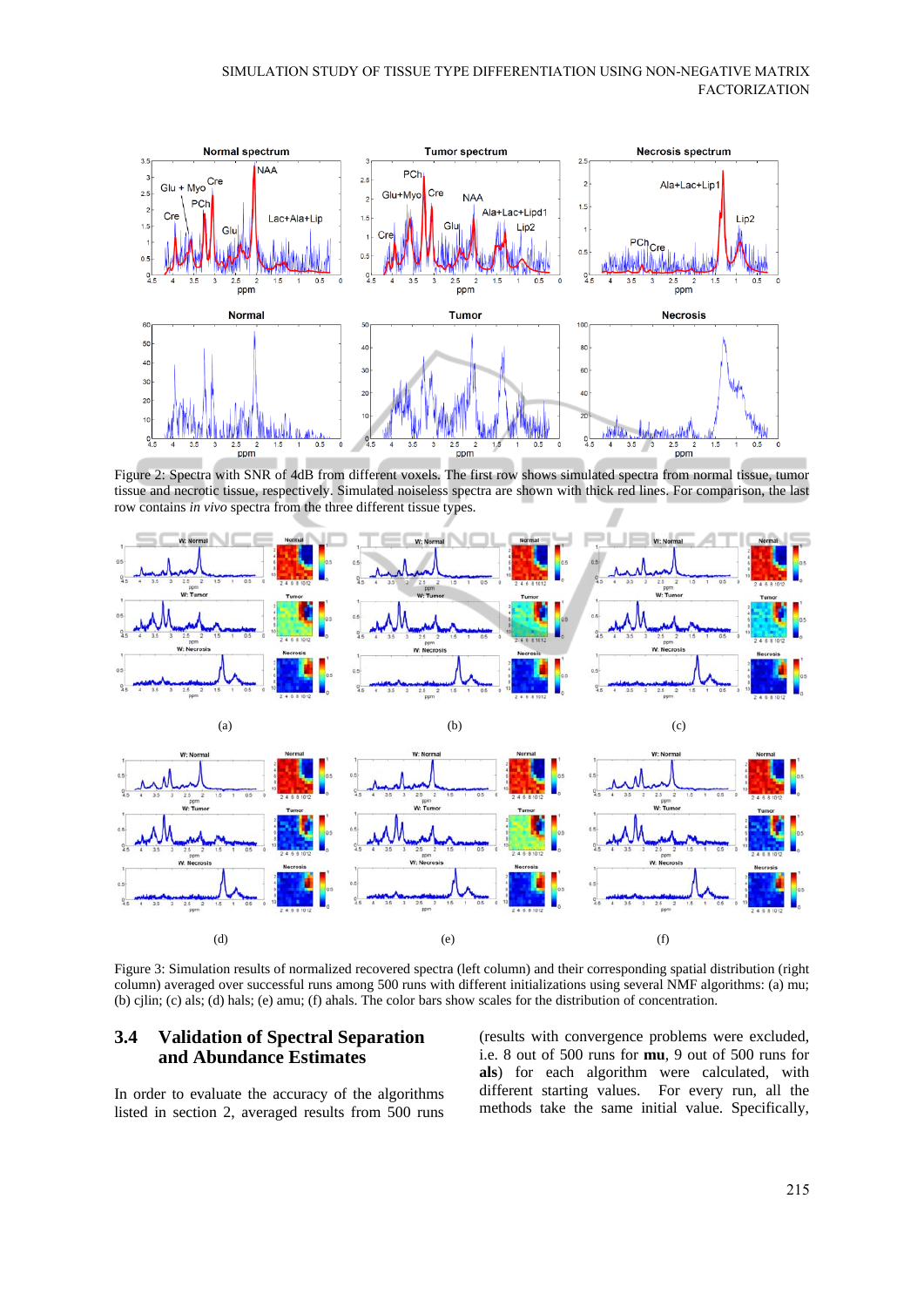correlation coefficients *R* between constituent spectra estimated by NMF and simulated spectra are computed. The closer  $R$  to 1, the better the similarity between spectra generated using NMF and the simulated spectra, thus the better the performance. Furthermore, we compute the error rate of the corresponding spatial distribution for each tissue type:

$$
Error Rate = \frac{\sum (h_e - h_s)^2}{\sum h_s^2} \cdot 100\% \tag{9}
$$

where  $h_{\rho}$  is the estimated abundance map from NMF and  $h<sub>s</sub>$  is the original distribution (see Table 1) When the value of the error is lower, the accuracy of the estimated spatial distribution is higher.

Algorithms were adjusted to make sure they all detect convergence according to the same stopping criterion, namely the condition that  $|| W^{(t+1)} - W^{(t)} ||$ or  $|| H^{(t+1)} - H^{(t)} ||$  (i.e., the difference of recovered sources or the recovered abundance maps in subsequent iterations) drops below a certain tolerance level, set to  $10^{-4}$  for all the methods.

Results are shown in Figure 4. Overall, **hals** gives the best result for all tissue types, especially the error rate calculated by **hals** for tumor is significantly lower than for other methods. Results of **ahals** were also investigated but not shown here since they are identical to **hals**.



Figure 4: Accuracy evaluation. (a) correlation coefficient; (b) error rate.

### **4 DISCUSSION & CONCLUSION**

In this simulation study, we aimed at comparing the performance of several NMF algorithms on spectra with a high noise level. Spectral distortions due to, e.g., magnetic field inhomogeneity and the chemical shift displacement effect may lead to more signal variability and to the violation of the model in Eq.1. We chose not to include such non-linear factors of variability in the simulations because those would

obscure the reasons for differences between methods. Nevertheless, in vivo signals need to be reprocessed and significantly distorted signals need to be excluded before spectral separation using NMF.

Among the tested NMF implementations, Lee and Seung's algorithm **mu** (Lee et al., 2001) was the most commonly used one in the past. Comparisons between various NMF algorithms have already been presented in the literature (Kim et al., 2007). But previous comparisons between algorithms were mostly focused on evaluating computational efficiency and divergence problems (Kim et al., 2007; Cichocki et al., 2009), which are indicated by the cost function  $|| X - WH ||_F^2$ . However, the accuracy of estimated tissue type profiles and the corresponding spatial location is much more important in the clinical diagnosis than computational speed since the computing time of all the methods is affordable for the dimensions of the considered MRSI grids. Instead of evaluating the results only visually, we follow (Croitor Sava et al., 2010) who calculated correlation coefficients between the obtained tissue sources and reference tissue models. Our error rate is calculated between the estimated spatial information and the simulated spatial information. In this way, the accuracy of the estimated spatial distribution of each tissue type can be evaluated.

Overall, our results show that **(a)hals** gives the best results in the simulation study, which confirms the argumentation in (Gillis, 2011) that **(a)hals** has remarkable performances. Especially the error for tumor tissue shows a significant decrease compared to all other methods. It demonstrates that the very recent NMF algorithms **hals** and **ahals** can be suitable for solving brain tissue type differentiation problems using MRSI signals. In another study, we further validate the feasibility of utilizing NMF algorithms for brain tumor tissue differentiation using *in vivo* MRSI signals.

#### **ACKNOWLEDGEMENTS**

This research was supported by Research Council KUL: GOA MaNet, CoE EF/05/006 Optimization in Engineering (OPTEC), PFV/10/002 (OPTEC), IDO 08/013 Autism, several PhD/postdoc & fellow grants; Flemish Government: FWO: PhD/postdoc grants, projects: FWO G.0302.07 (SVM), G.0341.07 (Data fusion), G.0427.10N (Integrated EEG-fMRI), G.0108.11 (Compressed Sensing) research communities (ICCoS, ANMMM); IWT: